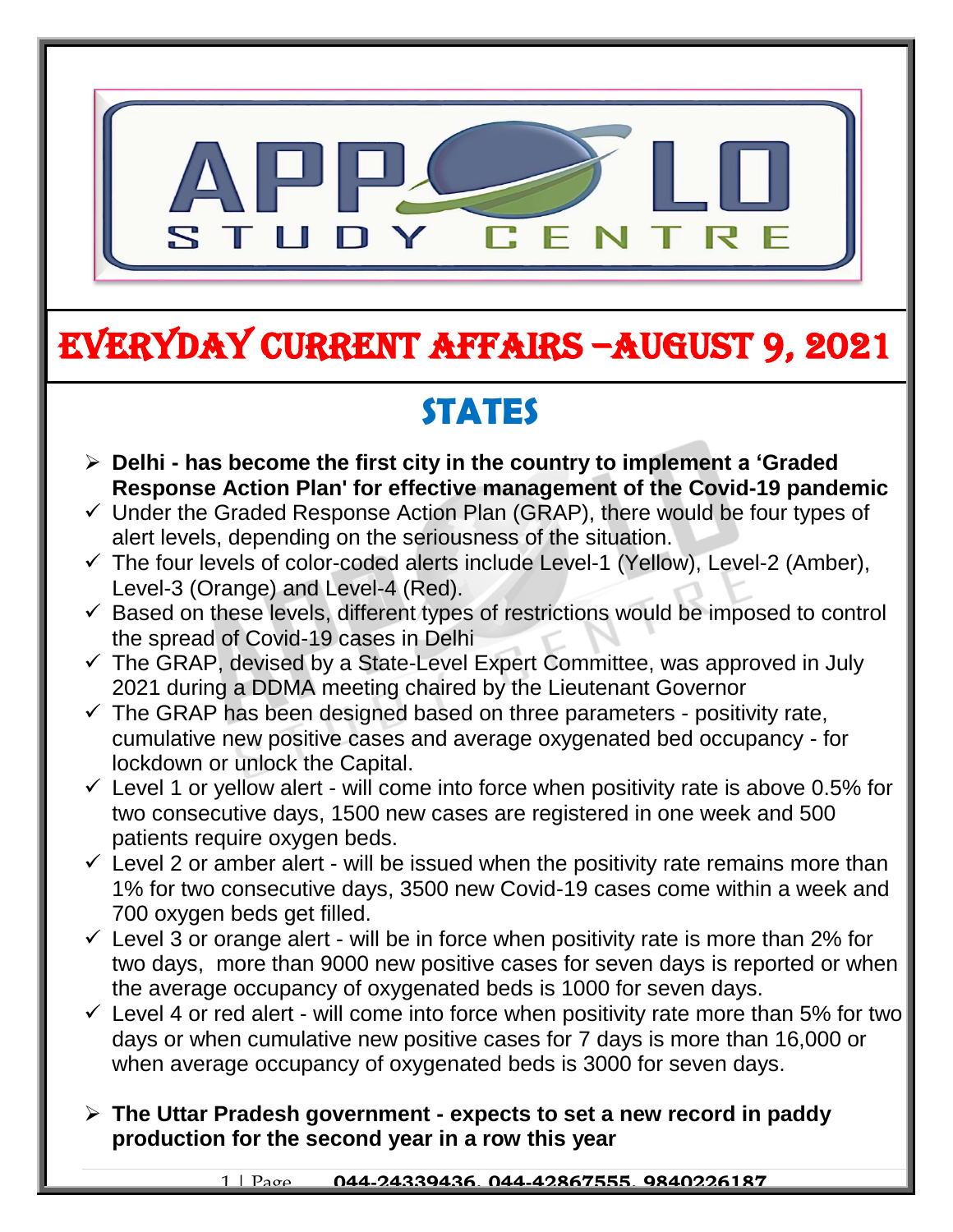- $\checkmark$  This year, the area under cultivation of paddy has increased from 58.92 to 60 lakh hectares under favourable weather conditions, better rains and the measures taken by the state government.
- $\checkmark$  The government expects the paddy yield to increase by 1 million tonnes in the current Kharif season.
- $\checkmark$  Last year, the production of paddy had crossed 257.04 lakh tonnes.
- $\checkmark$  This year, the agriculture department had set a target of cultivating paddy on 60 lakh hectares of land out of 96.03 lakh hectares this Kharif season.
- $\checkmark$  UP is also likely to set a new record in the production of coarse cereals like millet and maize as well this year.

### **NATIONAL**

- **Prime Minister Narendra Modi - to release Rs 19,500 crore to over 9.75 crore farmers as part of the 9th instalment under PM-Kisan income support scheme on August 9**
- $\checkmark$  Under the scheme, a financial benefit of Rs.6,000 per year is provided to the eligible beneficiary farmer families in three equal instalments of Rs.2,000 each.
- $\checkmark$  The fund is transferred directly to the bank accounts of the beneficiaries.
- $\checkmark$  So far, Rs.1.38 lakh crore has been transferred to farmer families under the scheme
- $\checkmark$  Pradhan Mantri Kisan Samman Nidhi Scheme was launched in February 2019.
- $\checkmark$  The 100% centrally sponsored scheme is being implemented by the Ministry of Agriculture and Farmers Welfare
- **Prime Minister Narendra Modi - to launch Ujjwala 2.0 that provides free cooking gas connections to poor families through domestic LPG cylinder connections at Mahoba in Uttar Pradesh on August 10, 2021**
- $\checkmark$  In the Union budget for FY 21-22, provision for an additional one crore LPG connection under the PMUY (Pradhan Mantri Ujjwala Yojana) scheme was announced.
- $\checkmark$  These one crore additional PMUY connections (under Ujjwala 2.0) aim to provide deposit-free LPG connections to those low-income families who could not be covered under the earlier phase of PMUY
- $\checkmark$  Along with a deposit free LPG connection, Ujjwala 2.0 will provide first refill and hotplate free of cost to the beneficiaries
- $\checkmark$  Pradhan Mantri Ujjwala Yojana is a government programme that aims to provide free cooking gas connections to poor families
- $\checkmark$  The scheme was launched by Prime Minister Narendra Modi on May 1, 2016 from Ballia in Uttar Pradesh
- $\checkmark$  India has 28.74 crore LPG consumers as on January 1, 2021
- $\checkmark$  As on January 1, 2021, India' LPG coverage stands at 99.5% as against 61.9 % as on April 1, 2016.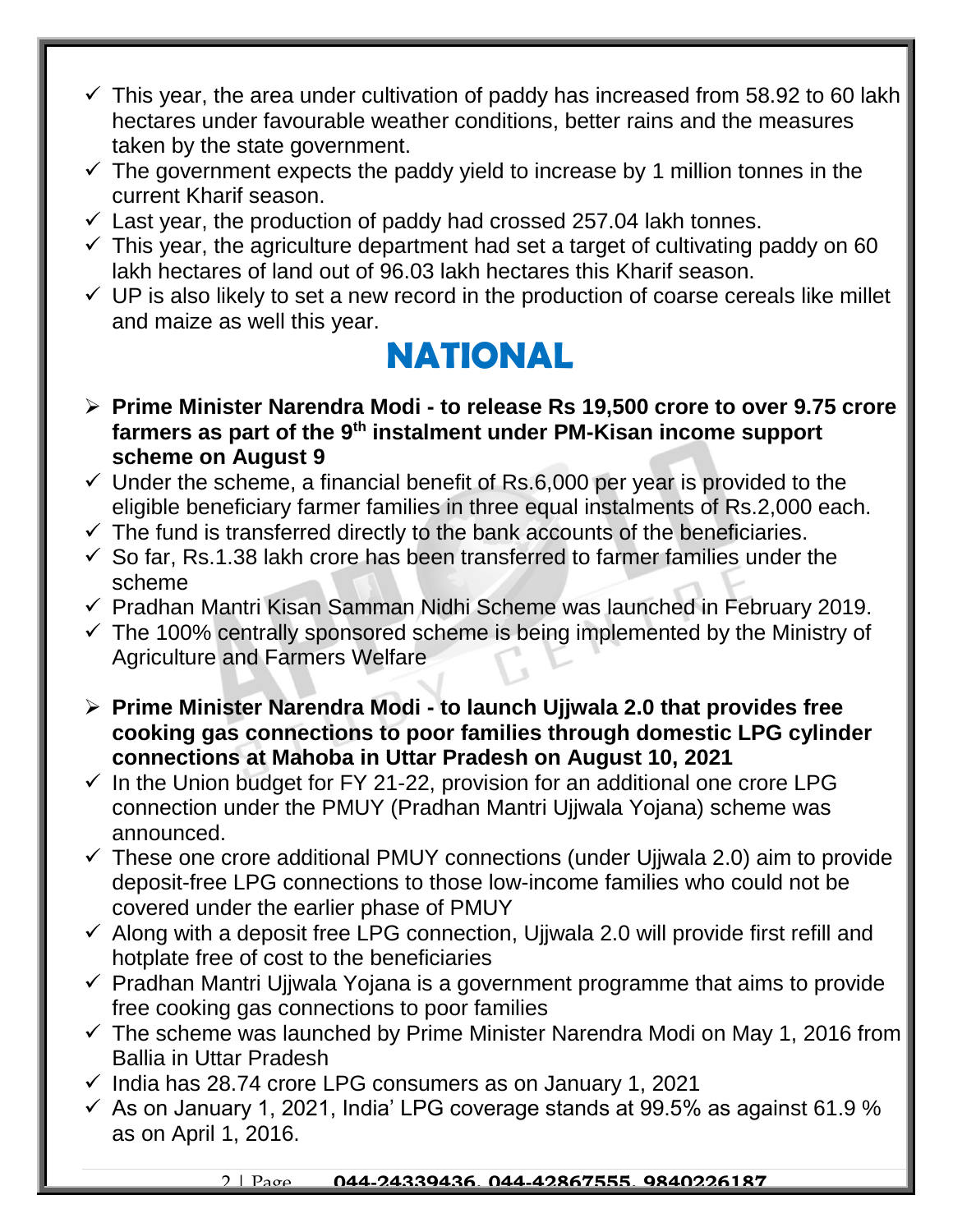- $\checkmark$  During Ujjwala 1.0, a target of 5 crore women members of BPL households was set to provide LPG connections
- $\checkmark$  Subsequently, the scheme was expanded in April 2018 to include women beneficiaries from seven more categories (SC/ST, PMAY, AAY, Most backward classes, tea garden, forest dwellers, Islands) with a revised target of 8 crore LPG connections.
- $\checkmark$  This revised target was achieved in August 2019, seven months ahead of the target date
- **The first report of mixed immunization with Covishield and Covaxin – indicated better immune response and safety, as per ICMR**
- $\checkmark$  The study examined 18 individuals in Uttar Pradesh who inadvertently received Covishield as the first jab and Covaxin as the second
- $\checkmark$  Researchers compared the safety and immunogenicity profile of this group with two groups of individuals who received either Covishield or Covaxin
- $\checkmark$  As per the findings, immunogenicity profile in people who received both the different vaccines was superior against Alpha, Beta and Delta variants
- $\checkmark$  Further, IgG antibody and neutralising antibody response was significantly higher in those who received both different vaccines compared as in the case of homologous groups.
- $\checkmark$  The findings indicated that immunisation with a combination of an adenovirus vector platformbased vaccine followed by an inactivated whole virus vaccine was not only safe but also elicited better immunogenicity
- **Uttar Pradesh, Tamil Nadu, Rajasthan, Maharashtra, Madhya Pradesh and Karnataka - have started uploading real time data of 90,500 road crashes this year in a central database, named IRAD**
- $\checkmark$  The data in IRAD also include 30,114 road fatalities in crashes
- $\checkmark$  Chhattisgarh is the latest to feed live data in the Integrated Road Accident Database (IRAD).
- $\checkmark$  The move is aimed at eliminating the discrepancies in road death data
- $\checkmark$  The data are uploaded as and when any road crash is recorded in these states.
- $\checkmark$  The government agencies can now analyse the daily, month and yearly trends.
- $\checkmark$  Moreover, the causes of such crashes are also recorded from the spot
- $\checkmark$  The central database also maintains records of the FIRs filed in crashes and the details of how many of the injured actually needed hospitalisation.
- $\checkmark$  It also classifies the crashes according to weather conditions, time, type of road and junction, traffic violation and pedestrian infrastructure.
- $\checkmark$  The road transport ministry has stepped up the plan to cover 24 more states soon.
- **Urban areas in India - generate around 1.41 lakh tonnes of municipal solid waste (MSW) per day, while 68% of the MSW is processed scientifically**
- $\checkmark$  This was announced by the urban affairs ministry in the Lok Sabha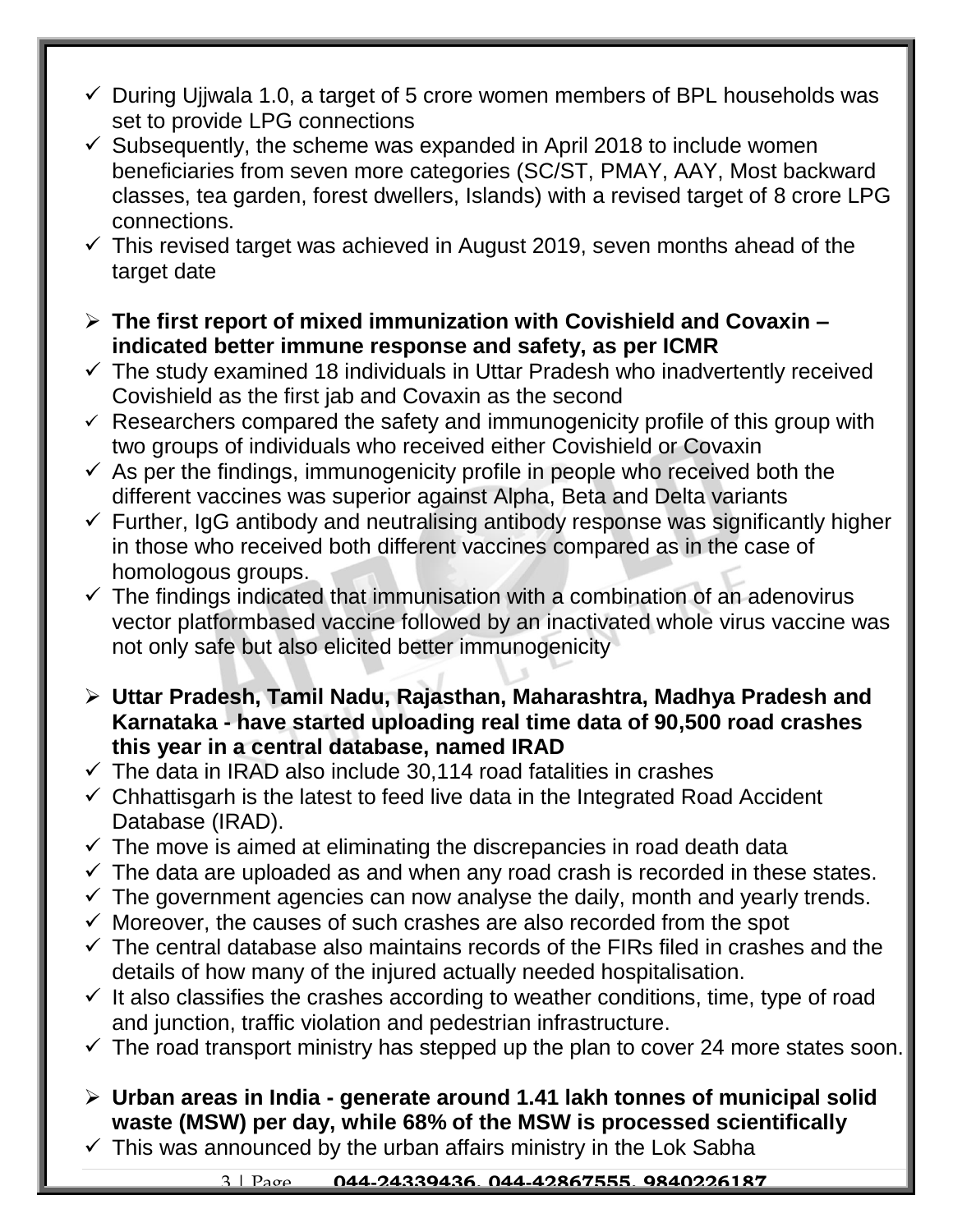- $\checkmark$  In Goa and Himachal, 98% of the MSW is processed scientifically, whereas in West Bengal it's only 9%.
- $\checkmark$  In Delhi, 53% of its 10,650 tonnes of MSW is processed daily and in neighbouring Haryana it's around 53%.
- $\checkmark$  The sewage generation from urban centres is estimated at 72,368 million litres per day (MLD).
- $\checkmark$  This was revealed in the Central Pollution Control Board (CPCB) report on 'National Inventory of Sewage Treatment Plants (STPs)' published this March
- $\checkmark$  Till date, the scientific processing of MSW has increased to 68% from 18% in 2014, as per the ministry
- $\checkmark$  Under Swachh Bharat Mission (Urban), Rs.7,366 crore have been allocated for solid waste management, of which Rs.6,221 crore have been released to states and UTs so far.
- $\checkmark$  Similarly, under the AMRUT scheme, states and UTs have taken up Sewage Treatment Plant (STP) projects worth Rs.18,176 crore and spent Rs.10,351 crore so far.
- $\checkmark$  States and UTs have, till now, taken up 872 sewerage and septage management projects worth Rs.33,322 crore.
- **The Covid vaccination certificate can now be obtained via WhatsApp within seconds, as per the Union Health Ministry's latest announcement**
- $\checkmark$  At present, people have to download their vaccination certificate by logging into the CoWin portal.
- $\checkmark$  Henceforth, Covid-19 vaccination certificate can be obtained through MyGov Corona Helpdesk in 3 easy steps –
	- $\checkmark$  Save contact number: +91 9013151515.
	- $\checkmark$  Type & send 'covid certificate' on WhatsApp.
	- $\checkmark$  Enter OTP and Get your certificate in seconds
- $\checkmark$  Cumulatively, 50,68,10,492 Covid vaccine doses have been administered in the country through 58,51,292 sessions, as on August 8
- $\checkmark$  The countrywide vaccination drive was rolled out on January 16 with healthcare workers getting inoculated.

## **DEFENCE**

- **On August 8, the Indo Tibetan Border Police (ITBP) – announced two women officers for combat roles, for the very first time**
- $\checkmark$  Prakriti and Diksha became the first women officers to be deployed in combatised roles by the mountain warfare force.
- $\checkmark$  Both the women officers graduated as part of a batch of 53 officers to pass out from the Indo Tibetan Border Police (ITBP) academy
- $\checkmark$  They were commissioned into the force as assistant commandants (general duty) after completing a 52-week course at the academy.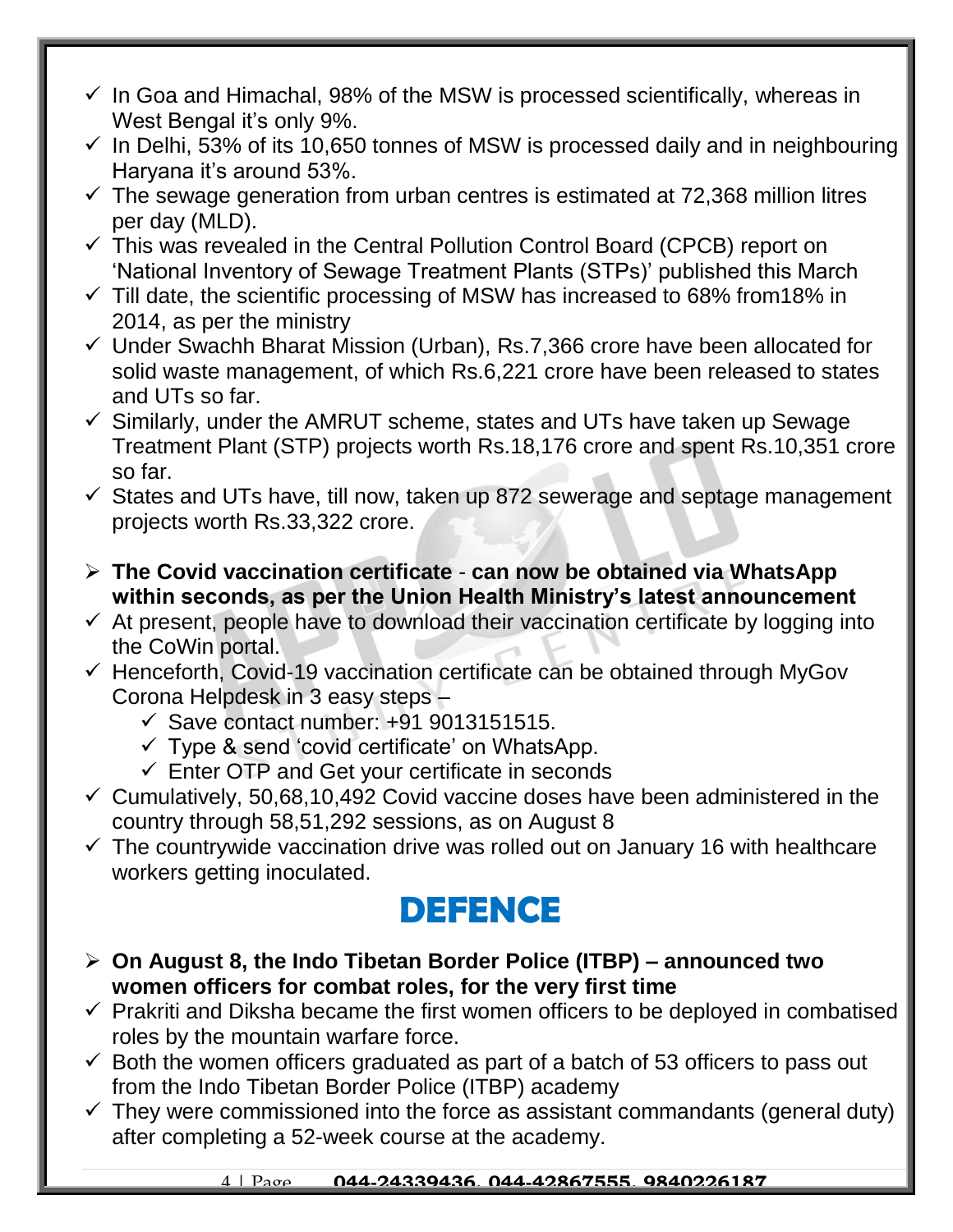- $\checkmark$  Prakriti hails from Bihar, while Diksha hails from Uttar Pradesh.
- $\checkmark$  The ITBP started recruiting women combat officers in its cadre from 2016 through an all-India examination conducted by the Union Public Service Commission (UPSC).
- $\checkmark$  Before this, the ITBP only had women in combat roles in the constabulary ranks.
- $\checkmark$  Earlier, the women officers who passed out were deputed in non-combat roles like the medical service.

### **OBITUARY**

 **Veteran Congress leader and former TNCC president Tindivanam K Ramamurthy (87 years) – passed away on August 8 due to age-related complications.** 



- $\checkmark$  Attracted to the Congress at a young age by the clarion call of former chief minister K Kamaraj, Ramamurthy became a youth leader in the party.
- $\checkmark$  He went on to become a member of the state assembly, state legislative council during which term he served as the leader of the opposition
- $\checkmark$  He also served a term in the Rajya Sabha as a nominated member and a term in the Lok Sabha in 1991.
- $\checkmark$  A staunch loyalist of veteran Congress leader G K Moopanar, Ramamurthy was made the TNCC president in 1998
- $\checkmark$  After his removal from the post in 2000, Ramamurthy later went on to launch his own party and allied with the AIADMK, then led by J Jayalalithaa.
- $\checkmark$  He wound up the party soon after and joined hands with veteran Maratha leader Sharad Pawar and became the state president of NCP.

### **SPORTS**

- **Haryana government – announced a cash reward of Rs 6 crore for Neeraj Chopra, after he won India's second individual gold medal at Olympics on August 7**
- $\checkmark$  Punjab Chief Minister Captain Amarinder Singh announced a cash reward of Rs 2 crore, while the Manipur government has decided to award Chopra Rs 1 crore.
- $\checkmark$  Among Private organisations, Edtech major Byju's announced a cash award of Rs 2 crore for Neeraj Chopra and Rs 1 crore each for other individual medal winners,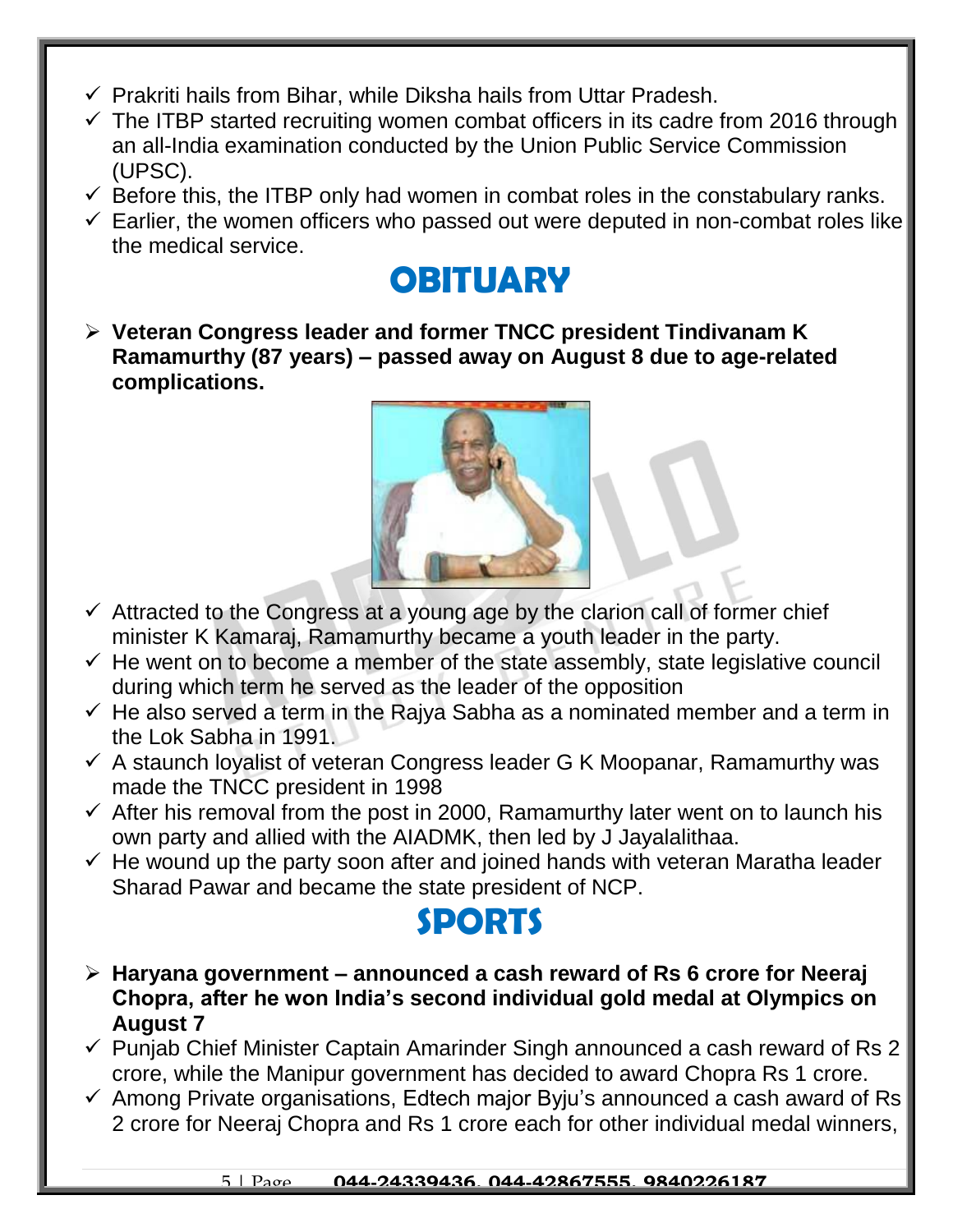Mirabai Chanu, Ravi Kumar Dahiya, Lovlina Borgohain, PV Sindhu and Bajrang Punia

- $\checkmark$  Anand Mahindra, chairman of Mahindra and Mahindra, has announced to give a brand new XUV 700 to Chopra.
- $\checkmark$  IndiGo, a national airliner, has announced unlimited free travel for a year for Chopra
- $\checkmark$  GoFirst Airways has offered free travel for five years to all medal winners.
- $\checkmark$  Realty firm Elan Group has also promised a Rs 25 lakh cash award for Chopra.
- $\checkmark$  BCCI has also announced a cash award of Rs 1 crore for Neeraj Chopra and also set aside an award of Rs 1.25 crore for the hockey team which won bronze.
- $\checkmark$  The BCCI also announced cash awards of Rs 50 lakh to silver medallists and Rs 25 lakh for individual bronze medallists.
- $\checkmark$  Chennai Super Kings too declared a cash reward of Rs 1 crore for Chopra.

### **TOKYO OLYMPICS – REPORT**

- **The 32nd Tokyo Olympics - came to an end with the closing ceremony for the Games on August 8 after 17 days of sporting extravaganza**
- $\checkmark$  The Olympic flag was passed to Paris mayor Anne Hidalgo for the 2024 Paris Olympics by Thomas Bach, the President of IOC
- $\checkmark$  Bajrang Punia, who finished with a bronze medal at the Tokyo Olympics in men's freestyle 65kg wrestling event, was the flag-bearer for India at the closing ceremony in Tokyo.
- $\checkmark$  On the final day, Kenya's Eliud Kipchoge won the men's marathon again after his 2016 win and the USA edged China at the top of the medals table.
- $\checkmark$  Traditionally, the men's marathon victory ceremony has taken place during the Closing Ceremony of the Olympic Games.
- $\checkmark$  The United States topped the tally with 39 gold medals, just one ahead of China
- $\checkmark$  Japan's record haul of 27 golds to finish third on the table has won hearts.
- $\checkmark$  Britain finished fourth with 22 and the Russian Olympic Committee, the team for Russian athletes after their country was banned for systematic doping, were fifth with 20.
- $\checkmark$  Four new sports, skateboarding, surfing, sport climbing and karate brought young new stars to the limelight.
- $\checkmark$  Weightlifter Laurel Hubbard of New Zealand became the first openly transgender woman to compete at the Games
- $\checkmark$  Canada's Quinn became the first openly transgender Olympic medallist, with gold in the women's football.
- $\checkmark$  US swimmer Caeleb Dressel matched the record of Michael Phelps with five gold medals and Jamaica's Elaine Thompson-Herah achieved a sprint double on the track.
- $\checkmark$  Gianmarco Tamberi of Italy and Mutaz Essa Barshim of Qatar shared the gold medal in the men's High Jump after both having a jump of 2.37 metres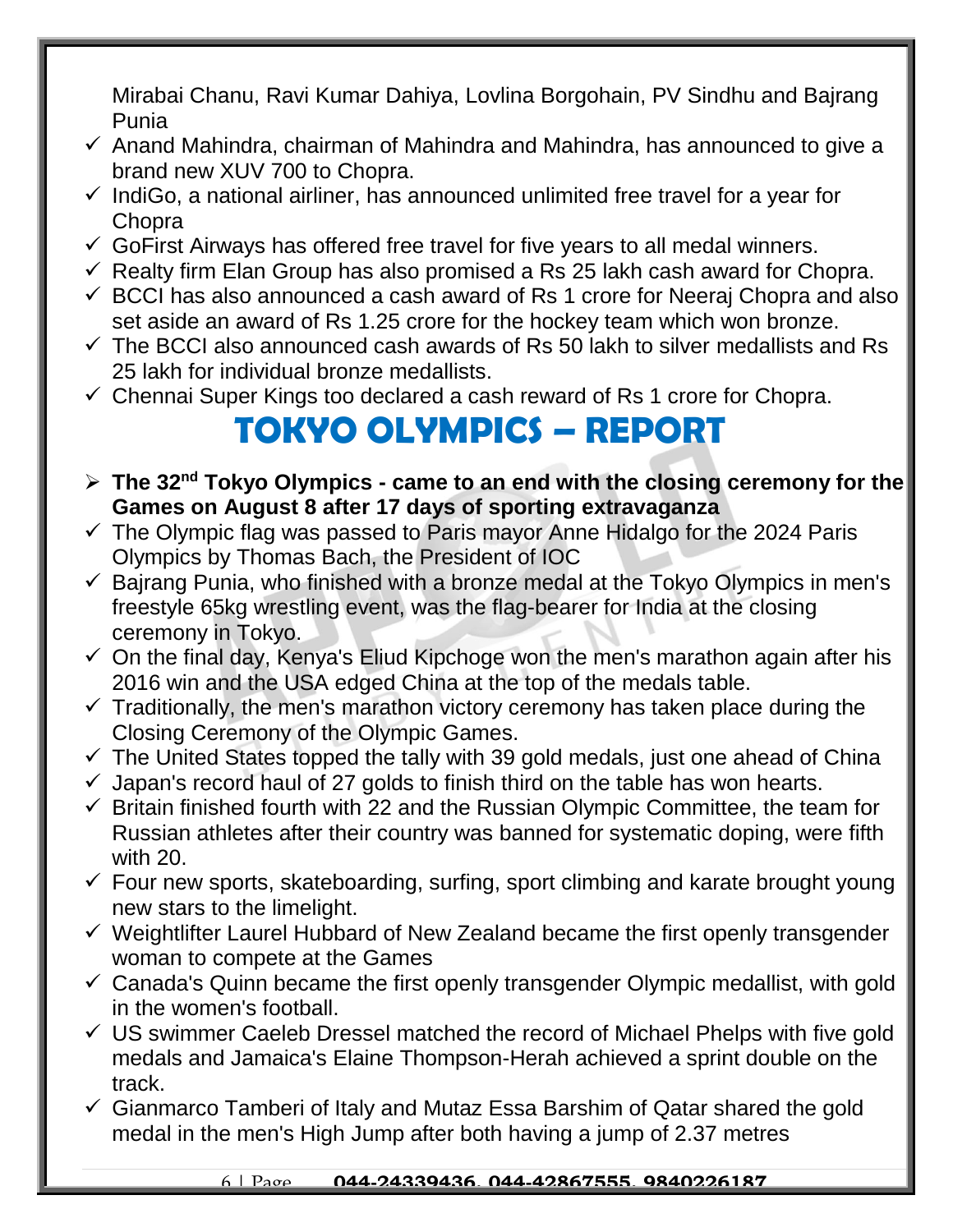- $\checkmark$  Hidilyn Diaz, a weightlifter who claimed the first-ever gold medal for the Philippines, and Tamyra Mensah-Stock, became the second U.S. woman to win gold in wrestling.
- $\checkmark$  On the final day, Jason Kenny claimed the men's keirin to become the first Briton to win seven Olympic titles
- $\checkmark$  There were 339 events in 33 sports disciplines contested by more than 11,000 athletes in Tokyo
- $\checkmark$  Tokyo will host the Paralympics from August 24
- $\checkmark$  India finished off the Games with its best ever medal tally 1 gold, 2 silver and 4 bronze, surpassing its previous best haul of six medals achieved in the 2012 London Games
- $\checkmark$  India's medal winners at the 32nd Summer Olympics
	- $\checkmark$  Medal 1: Silver for Mirabai Chanu in the 40kgs weightlifting category
	- $\checkmark$  Medal 2: Bronze for boxer Lovlina Borgohain in the 69kg welterweight category
	- $\checkmark$  Medal 3: Bronze for shuttler P V Sindhu in the Badminton women's singles
	- $\checkmark$  Medal 4: Silver for wrestler Ravi Kumar Dahiya in the 57kg freestyle
	- $\checkmark$  Medal 5: Bronze for the men's hockey team after they beat Germany 5-4 to win first hockey medal in 41 years
	- $\checkmark$  Medal 6: Bronze for Bajrang Punia in men's freestlye wrestling 45kg
	- $\checkmark$  Medal 7: Gold for javelin thrower Neeraj Chopra after a brilliant 87.58 meter throw

#### **Star performers of Tokyo Olympics**

#### **CAELEB DRESSEL, SWIMMING, USA**

- $\checkmark$  He became the first swimmer in history to win gold in the 50-metre freestyle, the 100-metre freestyle and the 100-metre butterfly at the same Olympic Games.
- $\checkmark$  The American smashed his own world record to win the 100m butterfly title. He created new Olympic records en route his 50m freestyle and 100m freestyle win.
- $\checkmark$  The 24-year-old also topped the men's 4x100m freestyle relay and men's 4x100m medley relay.
- $\checkmark$  By winning gold in five events at the Olympics, Dressel becomes the fourth male in history to achieve this feat, joining Mark Spitz, Matt Biondi and Michael Phelps.
- $\checkmark$  In 2016 Rio, he had won two gold medals.

#### **EMMA MCKEON, SWIMMING, AUSTRALIA**

- $\checkmark$  With four gold and three bronze medals, McKeon was the most-decorated athlete at the Tokyo Olympics.
- $\checkmark$  She also tied the record for the most medals won in a single Olympic Games by a woman.
- $\checkmark$  McKeon bagged gold medals in women's 100m freestyle, women's 50m freestyle, women's 4x100m freestyle relay and women's 4x100m medley relay.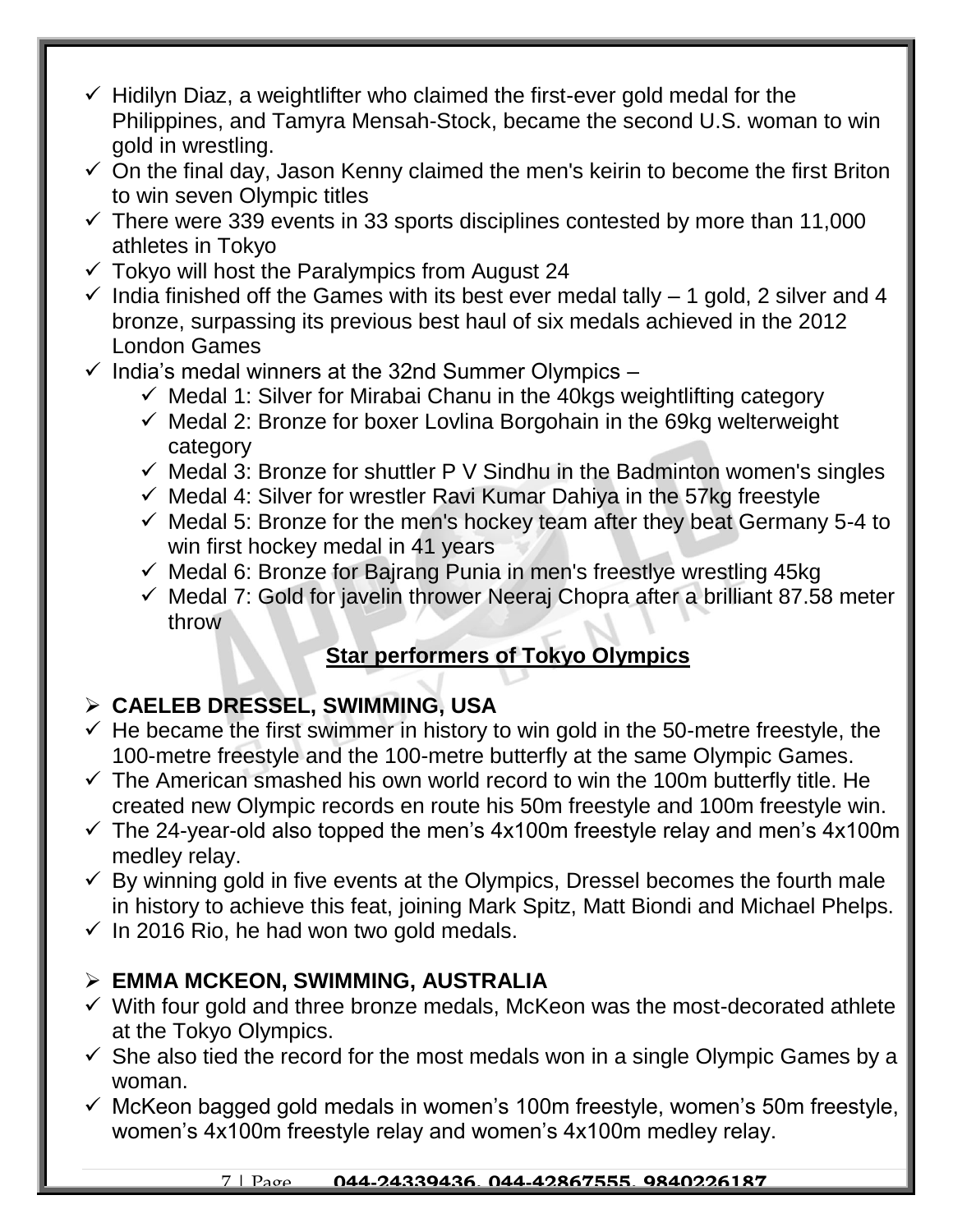- $\checkmark$  The 27-year-old's bronze medals came in women's 100m butterfly, mixed 4x100m medley relay and women's 4x200m freestyle relay.
- $\checkmark$  With her total career haul of 11 medals, she is Australia's most successful Olympian ever.
- $\checkmark$  She had clinched 1 gold, 2 silver and a bronze in Rio 2016.

#### **ELAINE THOMPSON-HERAH, ATHLETICS, JAMAICA**

- $\checkmark$  This is the first time a woman won three gold medals at the same Olympic Games, since Florence Griffith Joyner won three golds in the 1988 Olympics
- $\checkmark$  Thompson led the field in the 100m and 200m sprint double and then took her third gold of the Games in the 4x100m relay.
- $\checkmark$  She now has five gold medals across the last three Games.

#### **LAMONT MARCELL JACOBS, ATHLETICS, ITALY**

- $\checkmark$  Jacobs won the 100m gold in 9.80 secs, a European record.
- $\checkmark$  He also helped Italy win the 4x100m relay gold.
- $\checkmark$  Jacobs became the first Italian to ever qualify for the men's 100m Olympic final.

#### **SIFAN HASSAN, ATHLETICS, THE NETHERLANDS**

- $\checkmark$  The Dutch middle and long-distance runner secured a hat-trick of medals over the 1500m, 5000m and the 10,000m
- $\checkmark$  He became the first athlete to win three medals in these events at the same Olympics.

#### **VITALINA BATSARASHKINA, SHOOTING, ROC**

- $\checkmark$  The Russian shooter won double gold at the Tokyo Olympics, in the women's 10m and 25m air pistol.
- $\checkmark$  She also won a silver in the 10m air pistol mixed team event.

#### **TOM DALEY, DIVING, GREAT BRITAIN**

- $\checkmark$  The 27-year-old celebrity gay athlete became the first Briton to win four Olympic medals in diving
- $\checkmark$  Tom won gold in the men's synchronized 10m platform and bronze in men's 10m platform

#### **DAIKI HASHIMOTO, GYMNASTICS, JAPAN**

- $\checkmark$  He became the first Japanese man to win two individual gold medals at the same Olympics since 1984.
- $\checkmark$  He won gold in men's all-round and horizontal bar events in artistic gymnastics.
- $\checkmark$  The 19-year-old also helped Japan bag a silver in the men's team event.

#### **MA LONG, TABLE TENNIS, CHINA**

 $\checkmark$  He became the first athlete to boast two gold medals in the singles.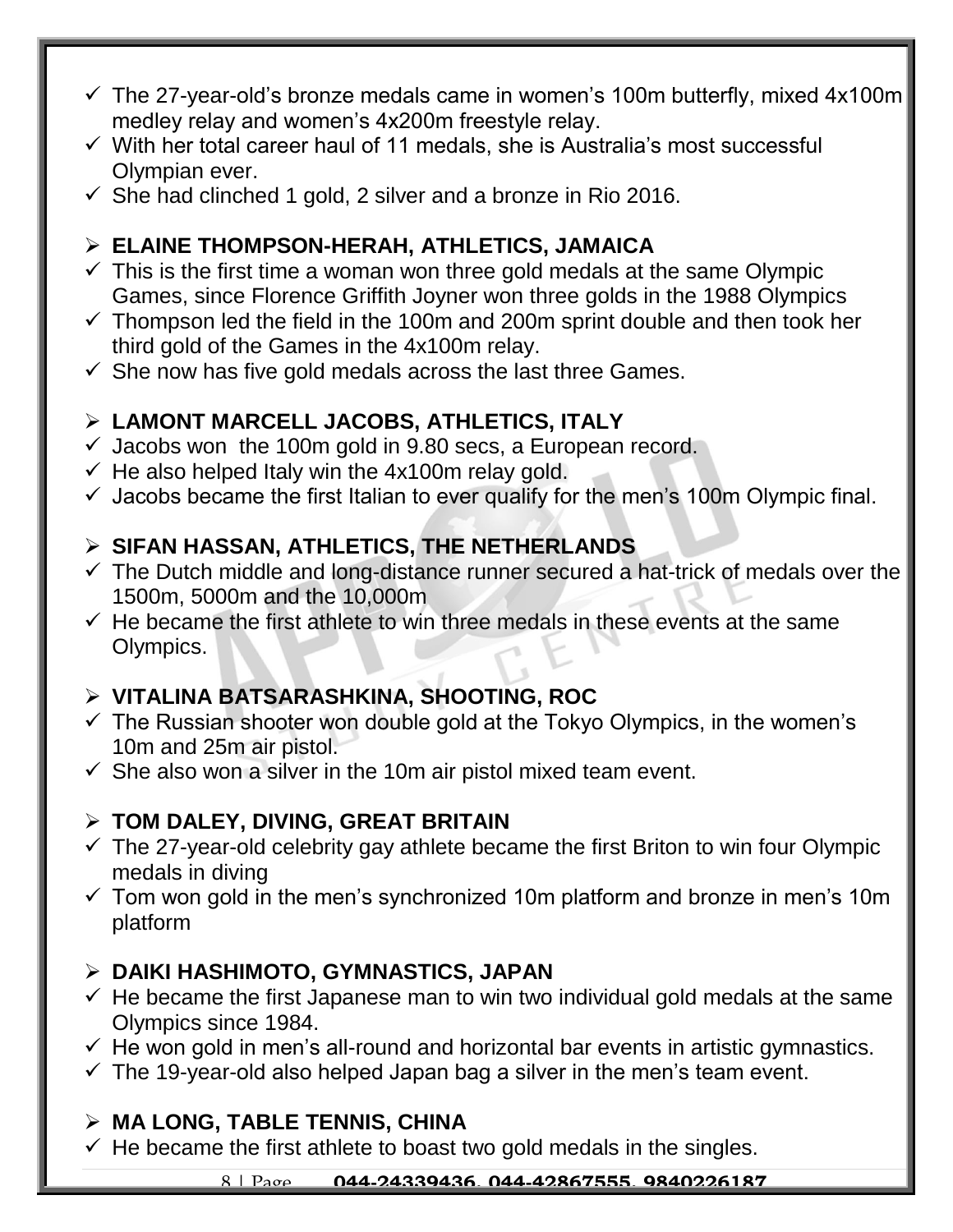$\checkmark$  The 32-year-old also helped China bag the men's team gold.

**World records in Tokyo 2020. Disruptions to** training caused by the pandemic did not dampen the intensity with so many world records. . In rowing, five new world bests were recorded. • Three world records fell in athletics with Norway's Karsten Warholm in the men's 400m hurdles, American Sydney McLaughlin in the women's event and Venezuela's Yulimar Rojas in the women's triple jump. ● Three more fell at the velodrome, while six worldrecord times came in the pool. Shooting and Olympic debutant climbing saw one record apiece fall. · Georgian weightlifter Lasha Talakhadze earned three world records in one event (men's 109kg snatch, clean & jerk and total lift).

Around 11,000 athletes have

competed in the Tokyo Games at 42 venues around Japan, including the northern island of Hokkaido.

|                |                | ⊚              |                |              |     |
|----------------|----------------|----------------|----------------|--------------|-----|
|                | <b>Country</b> | G              | S              | B            | ۲   |
| ı              | USA            | 39             | 41             | 33           | 113 |
| $\overline{2}$ | <b>CHN</b>     | 38             | 32             | 18           | 88  |
| 3              | <b>JPN</b>     | 27             | 14             | 17           | 58  |
| 4              | <b>GBR</b>     | 22             | 21             | 22           | 65  |
| 5              | <b>ROC</b>     | 20             | 28             | 23           | 71  |
| 6              | <b>AUS</b>     | 17             | $\overline{7}$ | 22           | 46  |
| 7              | <b>NED</b>     | 10             | 12             | 14           | 36  |
| 8              | <b>FRA</b>     | 10             | 12             | $\mathbf{u}$ | 33  |
| 9              | <b>GER</b>     | 10             | $\mathbf n$    | 16           | 37  |
| 10             | <b>ITA</b>     | 10             | 10             | 20           | 40  |
| $\mathbf{u}$   | CAN            | $\overline{7}$ | 6              | 11           | 24  |
| 12             | <b>BRA</b>     | $\overline{7}$ | 6              | 8            | 21  |
| 48             | <b>India</b>   | ı              | 2              | 4            | 7   |

**BRIDGESTONE** Worldwide Olympic Partner

The curtains fell on the Tokyo Olympics, the biggest sports event since the pandemic, on Sunday with India ending 48th in the medals table, its highest ranking in over 40 years. In Moscow 1980, we finished 23rd, but with just a solitary medal, the hockey gold. In Rio 2016, the medal tally crashed to just two and so did the ranking, to 67th

**NEERAJ WANTED NADEEM ON PODIUM** India's golden boy Neeraj Chopra (R) says it would have been good to have Pakistan's Arshad Nadeem, who finished fifth in the javelin final, on the podium too. "Asia ka naam ho jata," Neeraj told News 18



Wrestlers (L to R) Deepak Punia, Ravi Dahiya and Bajrang Punia along with<br>other Indian sportspersons at the close of the Tokyo Olympics on Sunday

**VANDANA NAMED BRAND AMBASSADOR** The Uttarakhand sports minister visited Olympic hockey star Vandana Katariya's home in Haridwar and named her as the state's brand ambassador for the Beti Bachao, Beti Padhao programme

**US PIPS CHINA TO TOP MEDALS TALLY** China headed into the last day as the table-topper. But the US won three golds in volleyball, track cycling and basketball to ultimately top the table with 39 golds to China's 38. In all, the US won 113 medals to China's 88 ee adjacent page & P 10, 11, 13 & 14